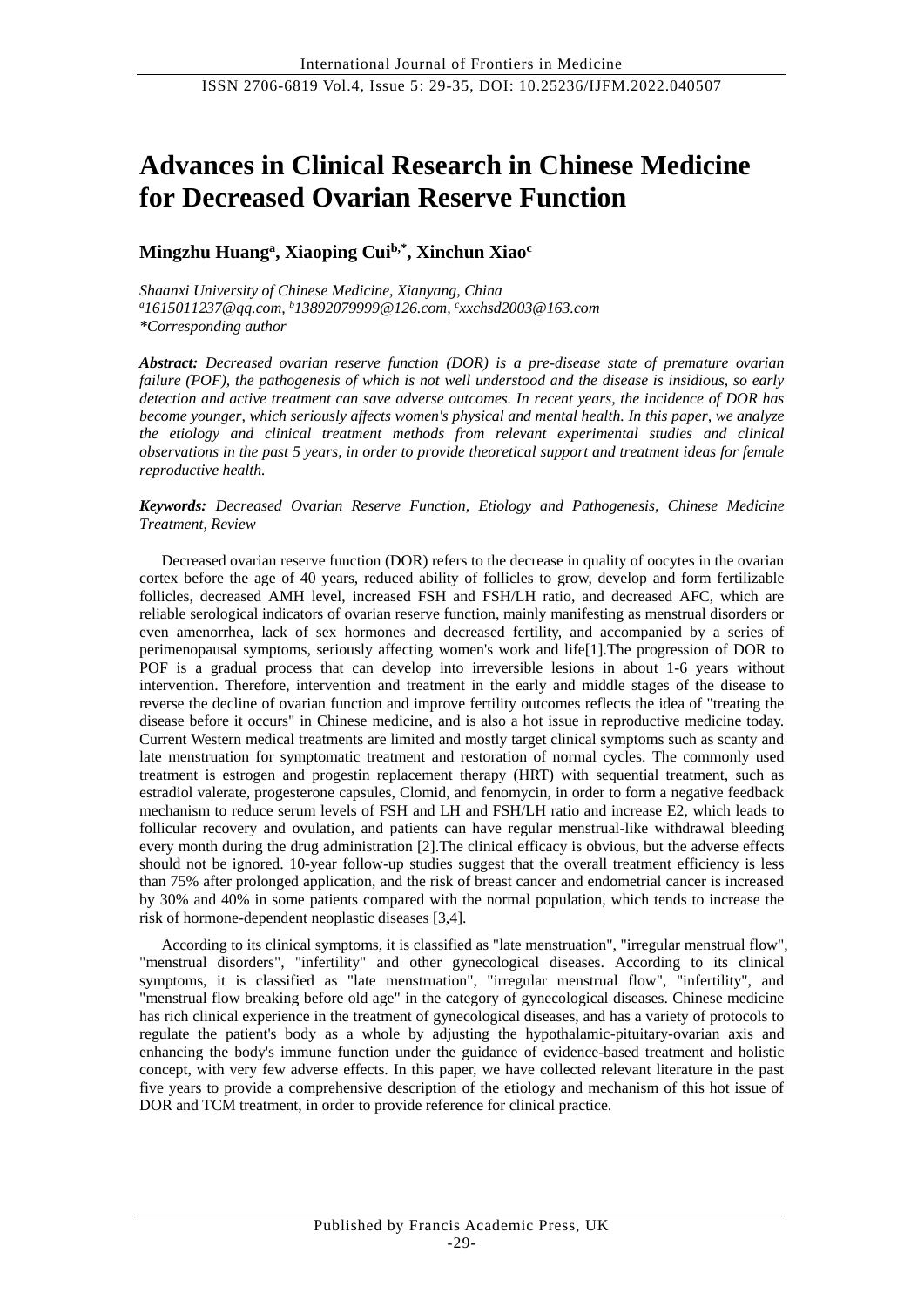#### **1. Modern Research Advances in the Pathogenesis of DOR**

The causes of most patients are not fully understood, but modern medical findings are mainly related to the following factors: (1) genetic factors: genetic abnormalities such as abnormal X chromosome number, autosomal abnormalities and genetic mutations can cause impaired follicular development in the ovary, leading to the occurrence of DOR. (2) Enzyme defects: deficiencies of related enzymes such as galactose-1-phosphate uridyltransferase (GALT), 17α-hydroxylase, 17,20-cleavage enzyme, and steroid hormone dehydrogenase can alter gonadotropin activity, elevate FSH in a negative feedback mechanism, and accelerate follicular atresia [5,6]. (3) Autoimmune factors: such as anti-ovarian antibodies (AoAb), anti-nuclear antibodies (AnAb), anti-cardiolipin antibodies (AcAb), anti-thyroglobulin antibodies (TG-Ab) and thyroid peroxidase antibodies (TPoAb), anti-ovarian zona pellucida antibodies, anti-nuclear antibodies and other antibody positivity often lead to abnormal ovarian blood supply and induce the body to produce anti The presence of ovarian autoantibodies in turn accelerates DOR and premature ovarian failure [7,8]. (4) Medical factors: one of the common factors leading to acquired ovarian reserve hypofunction. Surgery on ovaries and surrounding tissues damages ovarian tissues and causes local inflammation, which reduces ovarian blood supply; radiotherapy can induce loss of oocyte or granulosa cell function. (5) Environmental pollution, poor lifestyle, and psychological factors: at present, environmental pollution is serious, and the massive use of life such as pesticides, indoor formaldehyde, and chemicals such as cadmium, arsenic, and mercury can also damage ovarian function [9].

Current research results show that excessive obesity, underweight and improper diet, smoking, excessive exercise, alcohol consumption, caffeine intake, drug use and even mental stress have particularly significant effects on the female reproductive system [10].

#### **2 TCM Etiology and Pathogenesis**

According to the results of a study exploring the distribution of TCM evidence of DOR, the TCM evidence of DOR can be divided into five main types: kidney deficiency and liver depression, spleen and kidney deficiency, liver and kidney yin deficiency, kidney deficiency and blood stasis, and kidney yin and yang deficiency [11]. 5 main types of evidence include kidney deficiency, which shows that kidney essence failure is the main pathogenesis of DOR, which is consistent with the main view of current scholars.

#### *2.1 Kidney Deficiency and Liver Depression*

The "Medical Zong must read" cloud: "the same source of B and Dec, liver and kidney with the same treatment." Liver belongs to "B wood" and kidney belongs to "Kui water".On the one hand, kidney is the mother of liver, liver is the son of kidney, liver and kidney are of the same origin, the essence and blood are mutually transformed, the collection and drainage are mutually used, the yin and yang are mutually nourished and controlled, kidney yin nourishes liver yin and controls liver yang together, kidney yang finances liver yang and warms liver veins together. The two complement each other physiologically, and together regulate the uterus Tibetan drainage function, so that it opens and closes the degree, so that the female menstrual flow and reproductive function, the pathology of mutual influence, liver blood and kidney essence due to female menstruation and maternity breast easy to lose, "Medical Zong Jin Jian" cloud: "women from the human ...... Therefore, menstrual disease due to the seven emotions are mostly." [12] Modern women need to balance career and family, tension, fatigue and other adverse emotions are prone to liver qi stagnation, the symptoms of kidney deficiency and liver depression manifestations.

#### *2.2 Deficiency of both Spleen and Kidney*

The kidneys are the main innate, the spleen is the main posterior, the spleen and stomach, the water and grain essence into blood, both to nourish the kidney essence, but also through the meridian infusion uterus, as the main menstrual flow. Currently many women follow the trend of "thin for beauty", more and more women use controlled diet to achieve the purpose of slimming, in the long run will damage the spleen and stomach function, biochemical lack of source of qi and blood, punching the uterus without blood can be down. Many women choose to take oral diet pills to lose weight by interfering with nutrient metabolism and absorption, which can cause endocrine disorders and, in severe cases, liver and kidney function damage and kidney essence deficiency [13,14].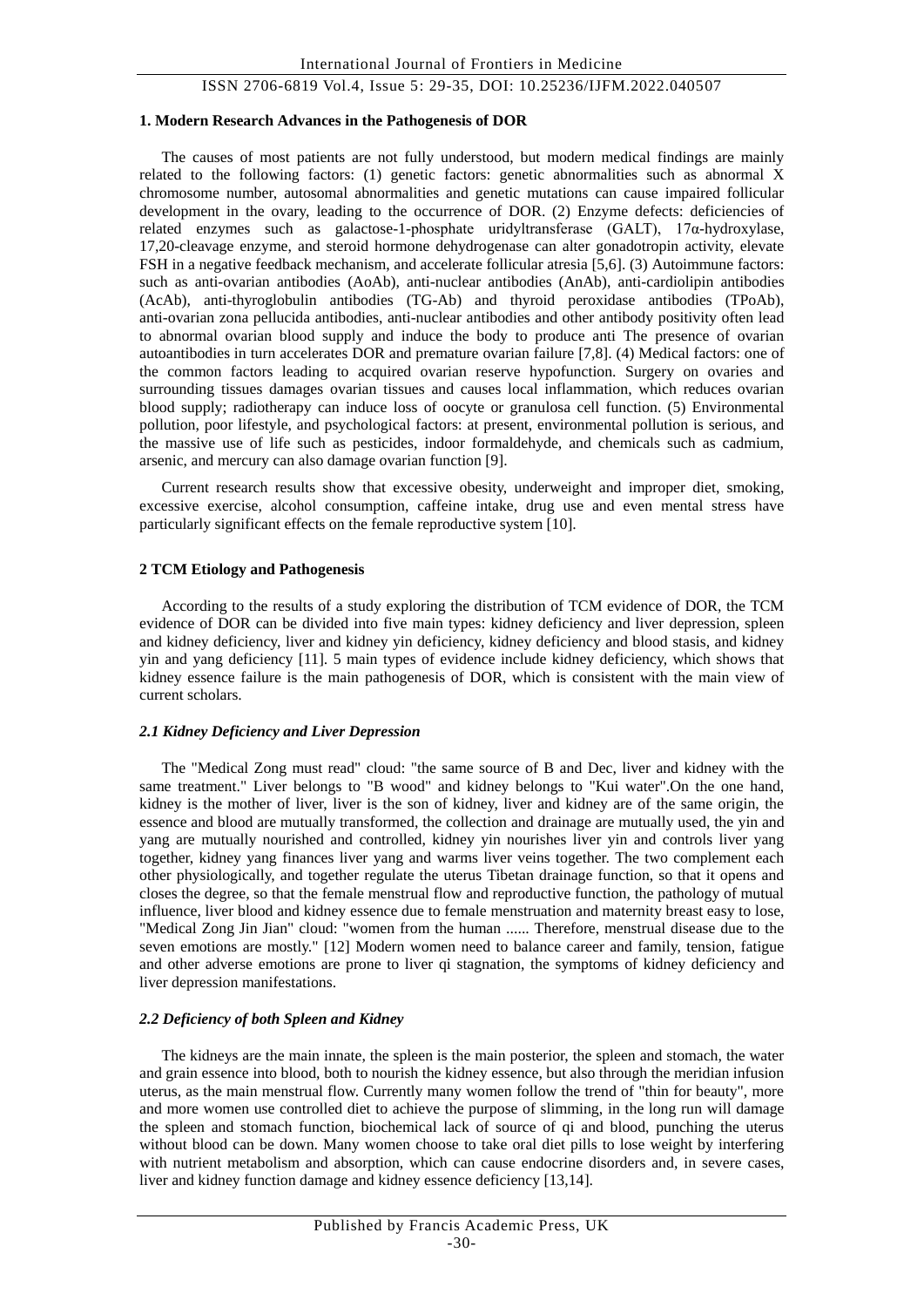#### *2.3 Liver and Kidney Yin Deficiency*

The kidney collects essence, the liver collects blood, and the essence and blood nourish each other so that the menstrual blood springs inexhaustible. If the kidney essence deficiency, liver blood deficiency, liver depression, Qi stagnation, dysregulation of the two veins, the uterus is not moistened, it will cause menstrual disorders. Poor lifestyle, such as staying up late and sleeping late, prolonged vision, and overexertion consume the essence and blood, resulting in low menstrual flow or even withering of the blood and menstrual closure; while deficiency of essence and blood in the liver and kidney can easily lead to loss of control of liver yang, which turns into fire and consumes fluids, resulting in thick blood, causing stasis of the ramus and the uterus, resulting in abnormal menstruation and obstruction of fertility [15,16].

#### *2.4 Kidney Deficiency and Blood Stasis*

Women take blood as the basis and qi as the use. The deficiency of the kidney leads to deficiency of the kidney, which is caused by the depletion of the kidney essence due to the lack of blood vessels, stagnation of the veins, and poor blood flow, resulting in stasis [17]; deficiency of yin and blood to control yang, deficiency of heat, and sticky blood, resulting in stasis; and deficiency of kidney qi, which is unable to promote blood flow [18]. Therefore, kidney deficiency is the main cause of the disease, and blood stasis is the symptom of the disease.

## *2.5 Kidney Yin and Yang deficiency*

The kidneys contain essence, and the essence in the kidneys is divided into kidney yin and kidney yang. The kidney yin nourishes and moistens the internal organs, and the kidney yang can promote the warmth of the internal organs, just like the water and fire, so the cloud "kidney for the water and fire of the house, the true yin and contain the true yang." Water and fire loss of its system, true water deficiency, lack of source, menstrual blood deficiency to moisten the uterus; or yin deficiency, burning fluid, flushing also its disturbance; if the kidney yang deficiency, the vital fire failure is flushing the uterus loss of warmth, blood vessels are not smooth, can affect the woman normal pregnancy.

# **3 Chinese Medicine Treatment**

#### *3.1 The Idea of "Treating the Untreated"*

Zhang Zhongjing, the sage of medicine, proposed that "the best work is to treat the untreated". In the Shen Jian - Miscellaneous Words, it is said that "prevention is the first priority, rescue is the second, and precaution is the next." The basic elements of the idea of treating the untreated disease include: prevention before illness (diet and regular physical examination), prevention after illness (early treatment and prevention of gradual changes), and prevention of recurrence after disease (consolidation of treatment and regulation of emotions). In other words, in the different processes of disease development, different treatments are used to slow down the process. As the Su Wen - Shang Gu Tian Zhen Lun said: "Harmonize with the arts and figures, and the method of Yin and Yang ...... And the end of his heavenly life, to the extent of a hundred years before leaving." To prevent the occurrence of diseases, firstly, we should regulate our lives, maintain a peaceful state of mind, make our body function in accordance with the laws of nature, exercise appropriately, and maintain the harmony and unity between the body and the external environment. delay disease progression and reduce the occurrence of complications [19].

# *3.2 Dialectical Treatment in Chinese Medicine*

#### *3.2.1 Tonifying the Kidney and Draining the Liver*

Liu Yanfeng[20] showed that the self-designed formula of tonifying the kidney and regulating the liver could effectively improve ovarian reserve function and chronic psychological stress. The mechanism of this formula in animal studies was related to the upregulation of PI3K/AKT/m TOR signaling pathway in the ovary and hippocampus, which can promote vascular renewal, improve hippocampal blood circulation, and participate in the regulation of cell proliferation, metabolism, apoptosis and a series of other vital phenomena. Yang Qingqing [21] et al. selected 50 outpatients with kidney deficiency and liver depression and gave the observation group Zhi Kidney and Liver Tonics,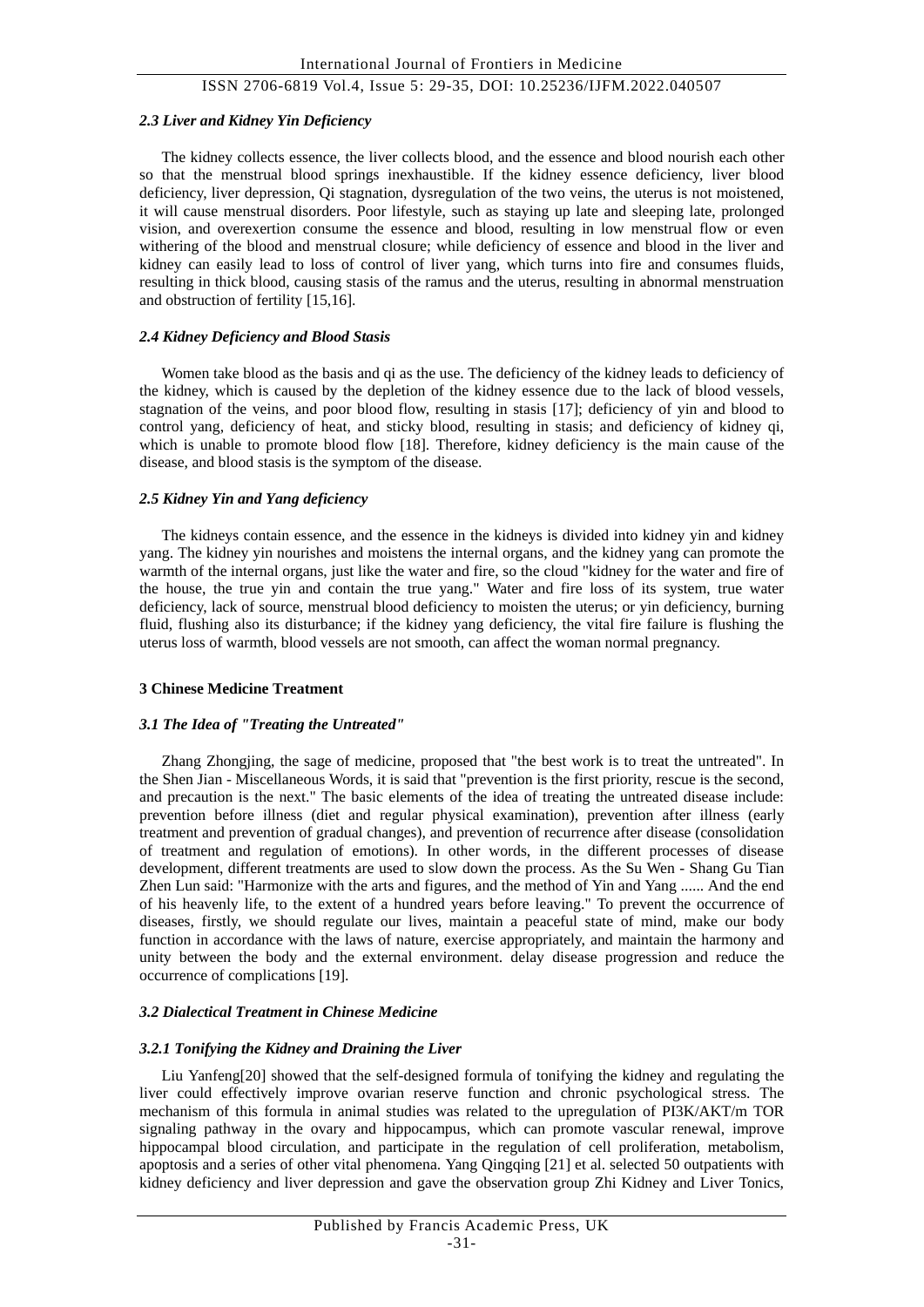adding fried white peony, Chai Hu, neem, incense stick and green calyx plum to the kidney tonifying formula to soften the liver and detoxify the liver, and confirmed that it could improve the clinical symptoms and sex hormone levels of DOR patients; Huang Ziwei et al [22] studied the endometrial tolerance in mice with chronic stress and liver depression evidence model, and the results showed that the liver tonifying and kidney tonics The results showed that the herbs could improve the levels of E2, P and HCG in the model mice, increase the content of estrogen and progesterone receptors in the endometrium, increase the affinity of estrogen receptors in target tissues, improve endometrial proliferation and secretion, improve endometrial tolerance and increase the number of implantations.

## *3.2.2 Nourishing the Spleen and Kidneys*

Liu Kaiya et al [23,24] used Chinese herbal medicine in combination with electro-acupuncture to treat DOR with the principle of strengthening the spleen and tonifying the kidneys, harmonizing yin and yang, and activating blood circulation and resolving blood stasis with remarkable efficacy. Luo Songping[25] inherited the academic experience of Luo's gynaecology in Lingnan and considered DOR to be a common occurrence among the "five and seven" people, and used Shou Fetus Pill minus Agaricus and Si Jun Zi Tang to restore and improve ovarian function.Wang Daqing [26] used tonifying kidney and spleen soup combined with hormone therapy to treat osteoporosis in patients with DOR. Estrogen supplementation promoted bone densification, increased osteocalcin, decreased calcitonin, and significantly increased the levels of bone metabolic indexes compared to the previous levels, and the CT levels of bone metabolic indexes were higher than those of the control group.

## *3.2.3 Nourishing the Kidney and Nourishing the Liver*

Yao Wei et al[27] formulated a series of formulas to regulate the menstrual cycle and improve the endocrine function, and found that they effectively lowered the serum hormone levels. Guo Lixuan et al [28] showed that the daily consumption of Qiyue Yue tea for the treatment of liver and kidney yin deficiency type of DOR was similar to the effect of fenmodong, but more convenient and without adverse effects, which also laid the foundation for the clinical development of Chinese health products for the treatment of DOR.

#### *3.2.4 Tonifying the Kidney and Invigorating the Blood*

Li Wei [29] et al. concluded from a retrospective analysis of 80 cases of DOR patients with kidney deficiency and blood stasis admitted to outpatient clinics that the results showed that the serum FSH and LH levels of patients in the treatment group were lower than those in the control group, and the serum E2 level was higher than that in the control group, and that the formula for nourishing the kidney and invigorating blood had the effect of nourishing kidney yin, nourishing blood and resolving blood stasis, accelerating ovarian angiogenesis, promoting ovarian release of follicles and corpus luteum, and improving blood supply. Zeng Fuling [30] concluded that in the clinical efficacy of the Revitalizing Blood and Invigorating Blood formula and Clonimax in treating patients with immune POF and DOR, both of them could increase ovarian volume to some extent, increase the number of sinus follicles, decrease the ovarian stromal blood flow resistance index and pulsatile index, and thicken the endometrial thickness, but the Revitalizing Blood and Invigorating Blood formula was more effective.

# *3.2.5 Tonifying the Kidney Essence*

Geng Jian et al [31] treated 66 patients with kidney deficiency type DOR with Gui Kidney Pill plus reduction. The sex hormones in the treatment group improved, the ovulation rate and pregnancy rate increased, and the TCM symptom score was lower than that of the control group, which was statistically significant. Xu Bihong [32] et al. formulated their own formula for tonifying the kidney and regulating menstruation with an effective rate of 78.26% in the treatment of DOR, and the rate of improvement of menstruation and the time of improvement of menstruation were significantly better than that of the Western medicine group.

# *3.3 Acupuncture Treatment*

Modern research has shown that acupuncture activates the dopamine system in the brain, stimulates the meridians to regulate the neuro-immuno-endocrine network, adjusts the function of the hypothalamic-pituitary-ovarian reproductive axis itself, regulates the immune balance and the release of relevant neurotransmitters, and promotes the gradual recovery of reproductive endocrine function. Li Chen et al [33] analysed the pattern of acupuncture point selection for DOR treatment based on data mining, and the most frequently used meridian was the Ren meridian, and the most effective and commonly used acupuncture points were "Guan Yuan, Kidney Yu and San Yin Jiao", "San Yin Jiao, Zi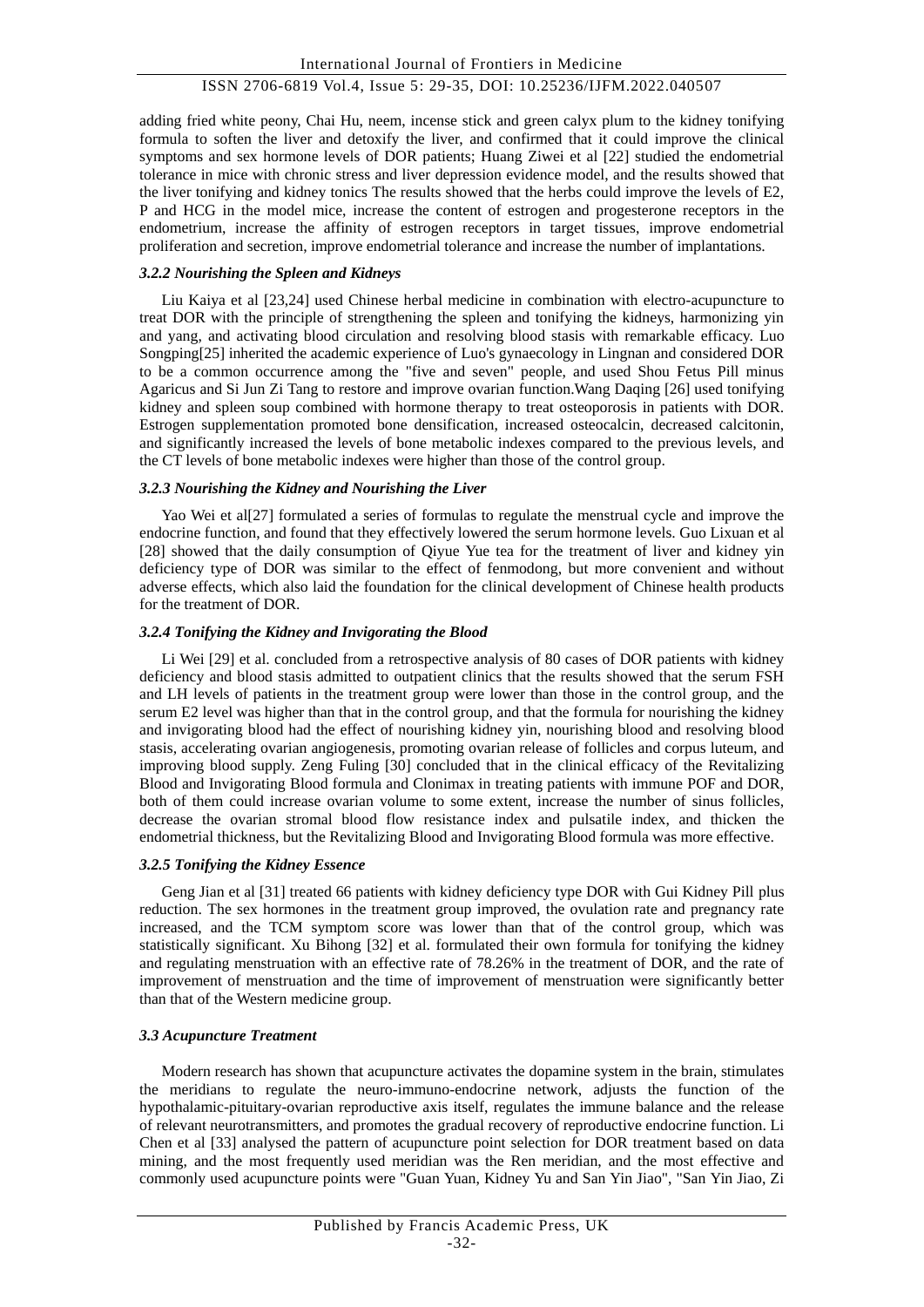Gong and Foot San Li". In a study by Fang Intergong et al [34], 13 acupuncture points were used to regulate menstruation and promote pregnancy, including Zhi Yu, Guan Yuan, Da He, Ovary, Sanyin Jiao and Foot San Li, in order to tonify the kidney essence, regulate Chong Ren and calm the mind. The experiment showed that acupuncture can reduce FSH value, increase AFC, reduce SAS score, and improve ovarian function and anxiety in DOR patients. Feng Xiaoling [35] used Yuyin pill with electroacupuncture to stimulate the acupoints of Sanyinjiao, Taixi, Taichong and Zi Gong to tonify the liver and kidney and nourish yin, to regulate the Chong Ren, and to nourish the blood and activate the blood.

#### *3.4 Embedding of Acupuncture Points*

Acupuncture point embedding, also known as TCM protein embedding, is an extension and development of acupuncture needle retention and embedding methods, and is a long-acting acupoint stimulation therapy [36]. Zhang Linyun et al [37] selected 60 patients with DOR and used Qihai, Guanyuan, Zhongji, Zigong, Fusanli and Sanyinjiao as the main acupoints based on the theory of "Ren is the main twin". The results showed that the overall efficiency of the observation group was 93.10% better than that of the control group (76.67%). Zhang Jiajia et al [38] selected Yin Du, Shi Guan, Zhi Yu, Qi Chong, Qi Hai, Guan Yuan and Zhong Ji for the buried threads. The results of the study showed that the FSH, FSH/LH and TCM symptom scores of DOR patients decreased significantly after the buried threads treatment at the Chong Ren meridian points compared with those before the treatment.

#### *3.5 Ear Point Bean Press*

Liang Jing et al[39] applied Wang Bu Liu Xing seeds to ear points, selecting the heart, kidney and ovary corresponding ear points, and then selecting the sympathetic, subcortical, Shen Men and hypothalamus ear points, fixed with adhesive tape, pressing 6-8 times/d, combined with Chinese medicine cycle therapy, after treatment, the efficiency reached 95%, the perimenopausal symptoms were relieved, and the pregnancy success rate was improved.

## **4. Conclusion**

The pathogenesis of DOR is still unclear and the insidious nature of the disease is a growing concern. In terms of prevention and treatment, women aged 35 years and above should have relevant biochemical tests and ultrasound examinations, regular medical check-ups and real-time monitoring of ovarian status; for established disease, the cause should be identified and therapeutic interventions should be made to prevent progression to premature ovarian failure. In terms of treatment, Western medicine is based on hormone replacement therapy, which is clinically effective but costly, has high side effects and is highly dependent. In contrast, Chinese medicine has a wealth of experience in treating DOR, which is tailored to the individual and has good long-term efficacy with few side effects, and can be regulated holistically with multiple systems, links and targets. Through the hormone-like effects of Chinese medicine, HPOA is regulated, the endocrine environment is adjusted and the patient's physical condition is improved. It is also combined with acupuncture, acupuncture point buried thread, auricular pressure bean and other Chinese medicine characteristics, combined with the patient's own characteristics to choose the best plan, clinical application and good results. At present, the classification of DOR Chinese medical evidence is complicated and not yet unified. With the strong support of the state for the development of motherland medicine, we should actively generalize and explore the etiology and pathogenesis, classification of symptoms and treatment of reduced ovarian reserve function to promote the further development of Chinese medicine, with a view to achieving more satisfactory clinical treatment results.

# **References**

*[1] Xie Xing, Kong Beihua, Duan Tao. People's Health Press, 9th edition, 2018:256. [2] Ye C S, Shen M X. Study on the Etiology and Treatment of Decreased Ovarian Reserve Function. Medical Information, 2021, 34(10):47-49.*

*[3] Dong Yujiao. Efficacy of Regulating Menstruation Soup Combined with Estradiol/Estradiol Detroterone Combination Tablet in the Treatment of Decreased Ovarian Reserve Function In Kidney Yin Deficiency Type. Journal of Modern Traditional Chinese and Western Medicine, 2018, 27(08):862-865.*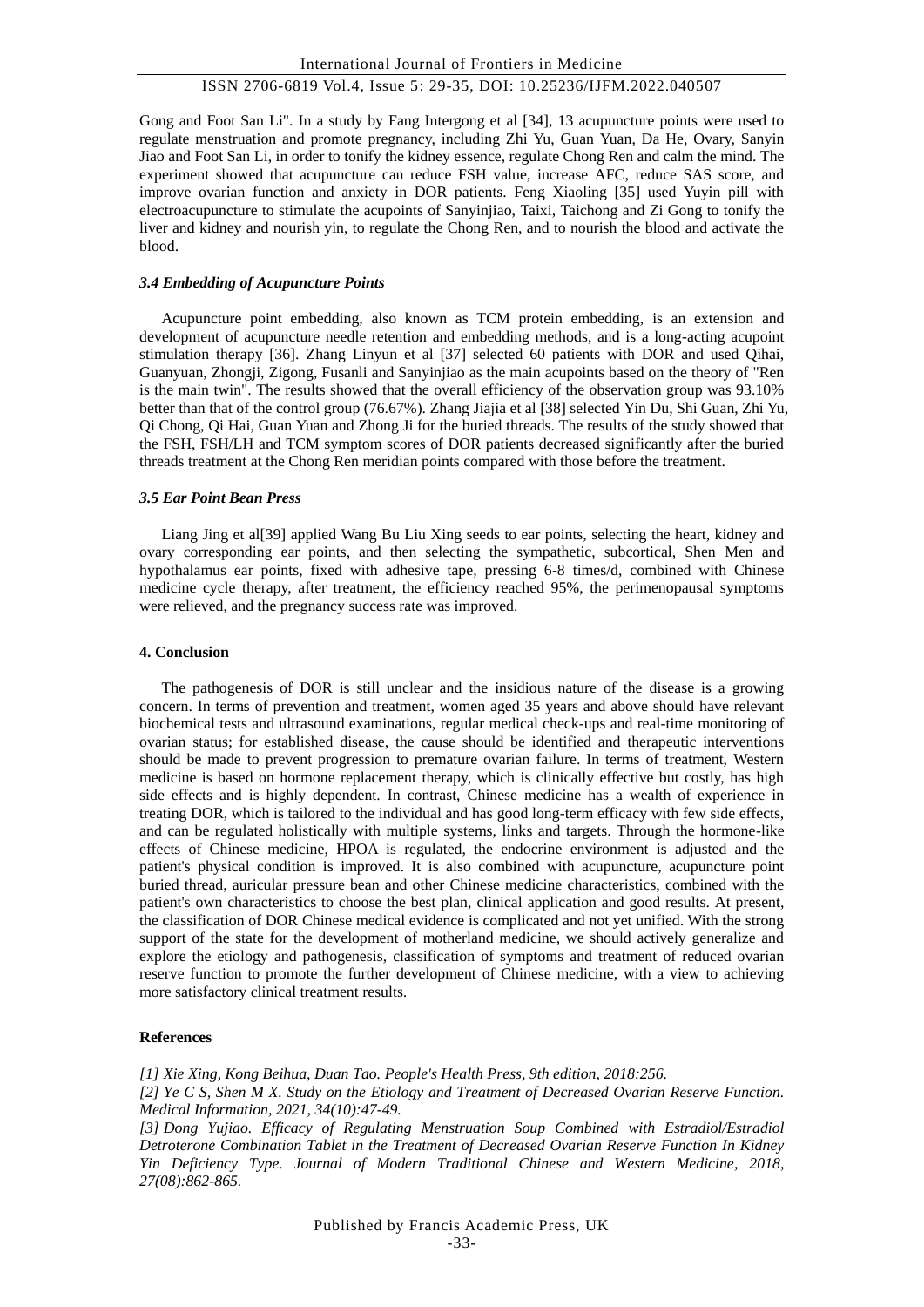*[4] ZHANG Yujing, TENG Hong. Effect of Blood Nourishing and Regulating Menstruation Soup on Ovarian Function and Pregnancy Outcome in Patients with Decreased Ovarian Reserve Function. Journal of Modern Traditional Chinese and Western Medicine, 2020, 29(02):185-188.*

*[5] Pang L E, Wu L M. Pathogenesis of Decreased Ovarian Reserve Function and Therapeutic Progress of the Method of Tonifying the Kidney and Activating Blood. Shandong Journal of Traditional Chinese Medicine, 2017, 36(04):340-343.*

*[6] Zhang Xiaoyu, Kang Zhiyuan. Treatment of Decreased Ovarian Reserve Function in Chinese and Western Medicine. Chinese Journal of Basic Chinese Medicine, 2021, 27(04):690-693.*

*[7] Lv Shangling, Lv Jing, Chen Zeyang, Zhang Chen, Jiang Aifang. Correlation Analysis of Autoimmune Antibodies and Decreased Ovarian Reserve Function. Journal of Weifang Medical College, 2020, 42(02):140-142.*

*[8] Zhang Xiaoyu, Kang Zhiyuan. Treatment of Decreased Ovarian Reserve Function in Chinese and Western Medicine. Chinese Journal of Basic Chinese Medicine, 2021, 27(04):690-693.*

*[9] YE Chen-Shu, SHEN Ming-Xia. Study on the etiology and treatment of decreased ovarian reserve function. Medical Information, 2021, 34(10):47-49.*

*[10] HE Xin, WANG Tong, QI Yongchao, CUI Lele, YIN Huichang Hong, MA Yanmin. Impact of Lifestyle on Female Reproductive Function. Chinese Journal of Eugenics and Genetics, 2017, 25(11):126-128.*

*[11] Liu Liu-Qing, Liu Yan-Feng, Wang Yue-Zhu, Zheng Han-Yu. A Literature Mining Study on the Characteristics of Chinese Medical Evidence and the Pattern of Medication in Declining Ovarian Reserve Function [J/OL]. Chinese Journal of Traditional Chinese Medicine Information:1-6 [2021-05-31]. https://doi.org/10.19879/j.cnki.1005-5304.202003037.*

*[12] Ge Lingling, Hu Lan Yawen. Research Progress on the Relationship between Emotional Disorders and Decreased Ovarian Reserve Function. New Chinese Medicine, 2019, 51(04):46-49.*

*[13] Gao Sha Sha, Cui Xiao Ping. Exploring the Effect of Excessive Leanness on Reproductive Function in Rats from Kiss1 and GPR54 mRNA Expression Levels and the Intervention Effect of Zuo Gui Wan. Journal of Guangzhou University of Chinese Medicine, 2019, 36(11):1788-1797.*

*[14] Liu Lu, Cui Xiaoping, Wu Xiaoyan, Fan Meiling. Cui Xiaoping's Experience in Treating Premature Ovarian Failure Due to Excessive Thinning. Chinese Medicine Herald, 2020, 26(04): 115-118.*

*[15] Liu Liu-Qing, Liu Yan-Feng. Research Progress in the Understanding and Treatment of Decreased Ovarian Reserve Function in Chinese Medicine. Chinese Journal of Clinical Health Care, 2019, 22(02):278-282.*

*[16] Feng Xiaoling, Gu Yeru, Zhao Yan, Wang Wei. Observation of Clinical and Ultrasound Ovarian Changes in Patients with Decreased Ovarian Reserve Function by Acupuncture Combined with Yuyin Pill. Journal of Guangzhou University of Chinese Medicine, 2020, 37(09):1684-1689.*

*[17] Song Jialing. Clinical Observation on the Combination of Acupuncture and Medicine in the Treatment of Early-Onset Ovarian Insufficiency with Kidney Deficiency and Blood Stasis Evidence. Liaoning University of Chinese Medicine, 2020.*

*[18] Yao Tong. Clinical Efficacy of Tonifying Kidney And Invigorating Blood Soup Combined with Fenmutong in the Treatment of Early-Onset Ovarian Insufficiency With Kidney Deficiency and Blood Stasis. Nanjing University of Traditional Chinese Medicine, 2020.*

*[19] Peng Yan, Ren Haodong, Zuo Dongdong, Yang Xinming. Exploring the Prevention And Treatment of Declining Ovarian Reserve Function Based on the Idea of Treating the Untreated Disease. Journal of Traditional Chinese Medicine, 2021, 49(01):4-7.*

*[20] LIU Liu-Qing, IU Yan-Feng, AN Xue, U Meng-Bai, U Doudou, ANG Lu. Effects of Tonifying the Kidney and Regulating the Liver Formula on Ovarian/Hippocampal Function and PI3K/AKT/mTOR signaling Pathway in Rats with Reduced Ovarian Reserve Function. Global Chinese Medicine, 2021, 14(05):822-829.*

*[21] YANG Qing-Qing, GAO Ming-Yu. Clinical Observation on the Treatment of Kidney Deficiency and Liver Depression Type of Ovarian Reserve Hypofunction with Zhi Kidney and Liver Dredging Soup. Henan TCM, 2019, 39(09):1425-1428.*

*[22] HUANG Ziwei, ZHAO Jiamei, WANG Xihao, ZHANG Aihua, WEI Weifeng. Effects of Liver Dredging and Kidney Tonifying Method on Endometrial Tolerance in Mice with Chronic Stress Liver Depression Evidence Model. Journal of Chinese Medicine, 2018, 33(08):1504-1509.*

*[23] Liu Kea, Qin Qubing. Observation on the Effect Of Chinese Medicine Sequential Cycle Combined with Electroacupuncture in the Treatment of Spleen and Kidney Deficiency Type of Decreased Ovarian Reserve Function. Chinese medical innovation, 2018, 15(17):65-68.*